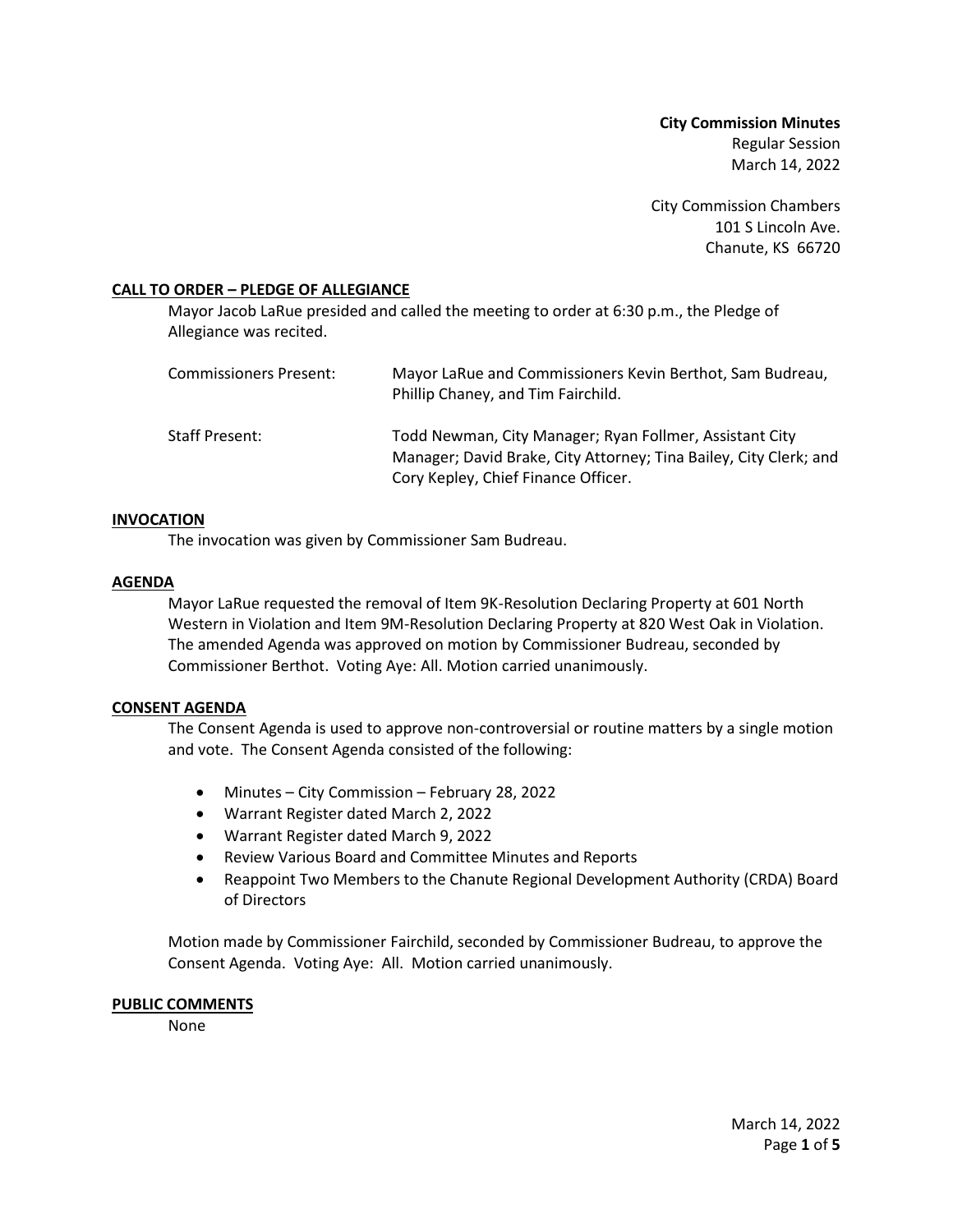## **CITY MANAGER'S REPORT**

City Manager Todd Newman gave his report on City activities and operations. Items reported on included an update on hiring a Sports Authority Director, the  $21^{st}$  & Plummer Intersection Project, and inflation/supply issues that may affect the 2022 & 2023 Budget.

General discussion was made. Comments were made by City Manager Newman and City Attorney David Brake.

## **OLD BUSINESS**

## **221 EAST MAIN – PROPERTY RESOLUTION NO. 2022-01**

At their January 10, 2022 regular meeting the Chanute City Commission adopted Resolution 2022-01 declaring that the property located at 221 East Main is in violation of Chanute Municipal Code Section 8.20.010 (L) and authorizing abatement of certain nuisances contained thereon.

The Resolution authorizes and orders the City of Chanute and/or its contractors to abate the nuisances from the aforementioned property on or after March 14, 2022.

Property owner Earl Bartholomew provided a brief summary of the renovations to 221 East Main and abatement of nuisances.

General discussion was made. Comments were made by Mr. Bartholomew, City Manager Todd Newman, and Assistant City Manager Ryan Follmer.

Motion made by Commissioner Fairchild, seconded by Commissioner Budreau, to approve an additional 90 days for abatement of certain nuisances contained within Resolution No. 2022-01 for the property located at 221 East Main. Voting Aye: All. Motion carried unanimously.

## **ORDINANCE AMENDMENT – CHANUTE LAND BANK**

At the February 28, 2022 Chanute City Commission meeting, the Commissioners agreed to expand the number of trustees on the Chanute Land Bank board from three to five.

General discussion was made.

Motion made by Commissioner Chaney, seconded by Commissioner Berthot, to pass an Ordinance amending section 2.94.020, Chanute Municipal Code, pertaining to the Chanute Land Bank Board of Trustees. Voting Aye: All. Motion carried unanimously.

The Ordinance was assigned: No. 2645

## **NEW BUSINESS**

## **APPLICATION FOR SPECIAL EVENT PERMIT TO SELL CEREAL MALT BEVERAGE – CHANUTE ELKS**

It is the City's policy to inspect the premises of any business applying for a Cereal Malt Beverage (CMB) License. Chanute Elks Lodge Post 806 has applied for a Special Event License to Sell CMB. They will be hosting a beer garden at 208 East Main (Main Street Pavilion) during the annual Main Street Chanute's Pub Crawl Celebration on March 19, 2022.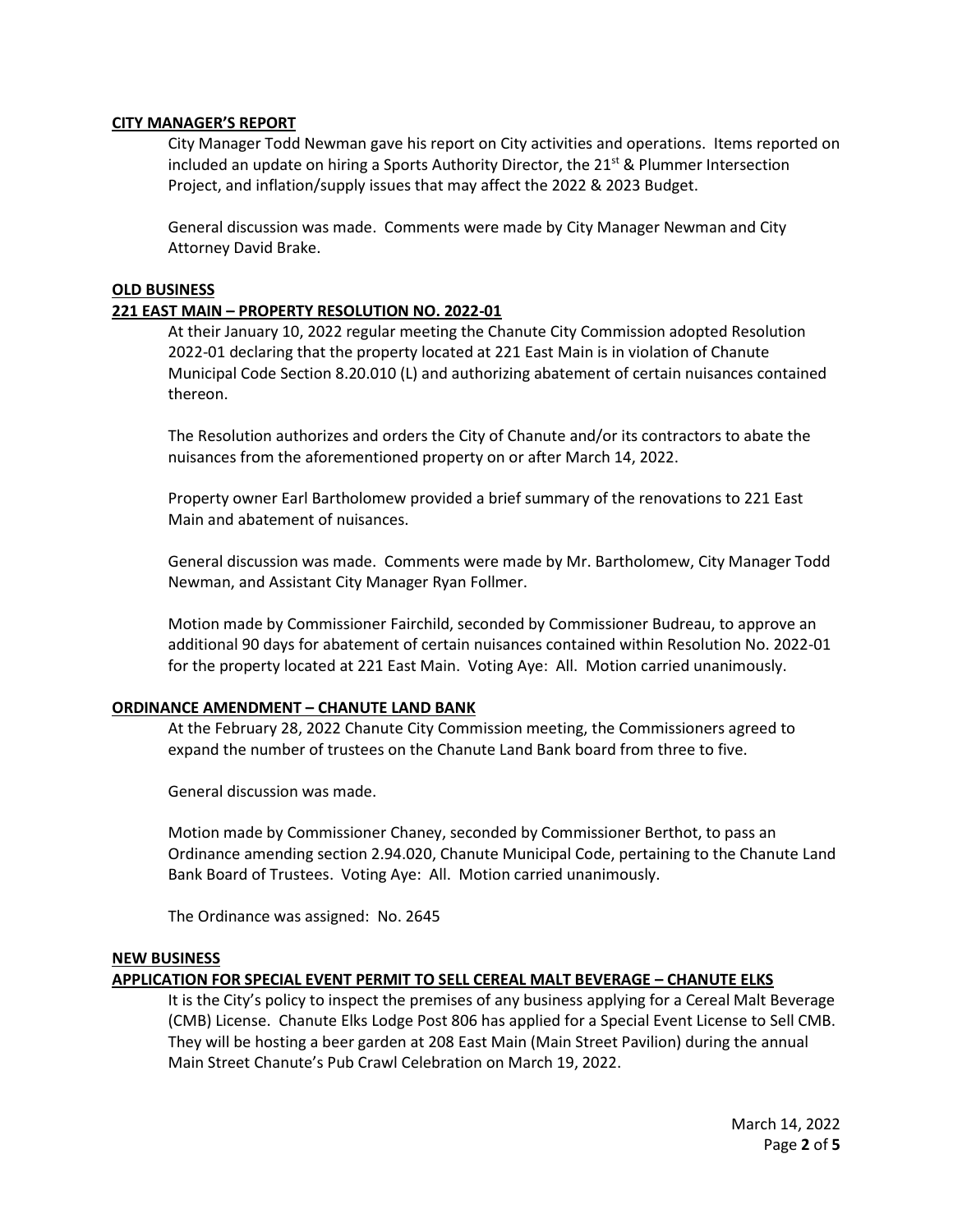Prior to licensing an inspection of the premises will be made and approved by the City Building Inspector and Fire Department. Clearance by the Police Department will be made. This property is owned by the City of Chanute and the City Commission will also need to approve the sale and consumption of CMB on City property.

General discussion was made.

Motion made by Commissioner Budreau, seconded by Commissioner Fairchild, to approve the application for a Cereal Malt Beverage License upon inspection approval from the City Building Inspector, Fire Department, Police Department and to allow the sale and consumption of CMB on City property. Voting Aye: All. Motion carried unanimously.

## **NEIGHBORHOOD REVITALIZATION APPLICATION - JOHNSON**

Patricia Ann Johnson has submitted an application under the Neighborhood Revitalization Program. It has been verified that the property listed under the scope of the application, 1518- 1520 West 3rd, parcel identification number 067-044-19-0-40-06.004.00-0 is within the scope of the city limits of Chanute. The application has been submitted and reviewed by the Neosho County Appraisers office along with the Neosho County Treasurer's office.

Motion made by Commissioner Chaney, seconded by Commissioner Berthot, to approve the Neighborhood Revitalization Application from Patricia Ann Johnson for 1518-1520 West 3rd. Voting Aye: All. Motion carried unanimously.

## **REAPPOINT ONE MEMBER AND APPOINT FOUR MEMBERS TO THE CHANUTE TOURISM COMMITTEE**

Jane Brophy, Executive Director, Chanute Chamber of Commerce & Office of Tourism, is requesting that the Commission reappoint one member and appoint three members to the Chamber Tourism Committee.

On behalf of the Tourism Committee, Ms. Brophy recommends the Commission reappoint Chris Cleaver as a Citizen Member at Large Representative. She also recommends the Commission appoint Brie Grimes and Nathan Murphy as the Hospitality Industry Representatives and Nancy Isaac as a Citizen Member at Large Representative. (Appointment: Mayor with Consent of City Commission: 2-year term)

General discussion was made.

Mayor LaRue reappointed and appointed the above members to the Chamber Tourism Committee as presented.

## **MARING AQUATIC CENTER FEES**

The City Manager, in conjunction with Parks Advisory Board, has developed proposed fees for use of the Aquatic Center.

Per Ordinance 2590, before the City Manager can set the fees for use of the Aquatic Center, the proposed changes must be placed before the City Commission at a regularly scheduled meeting.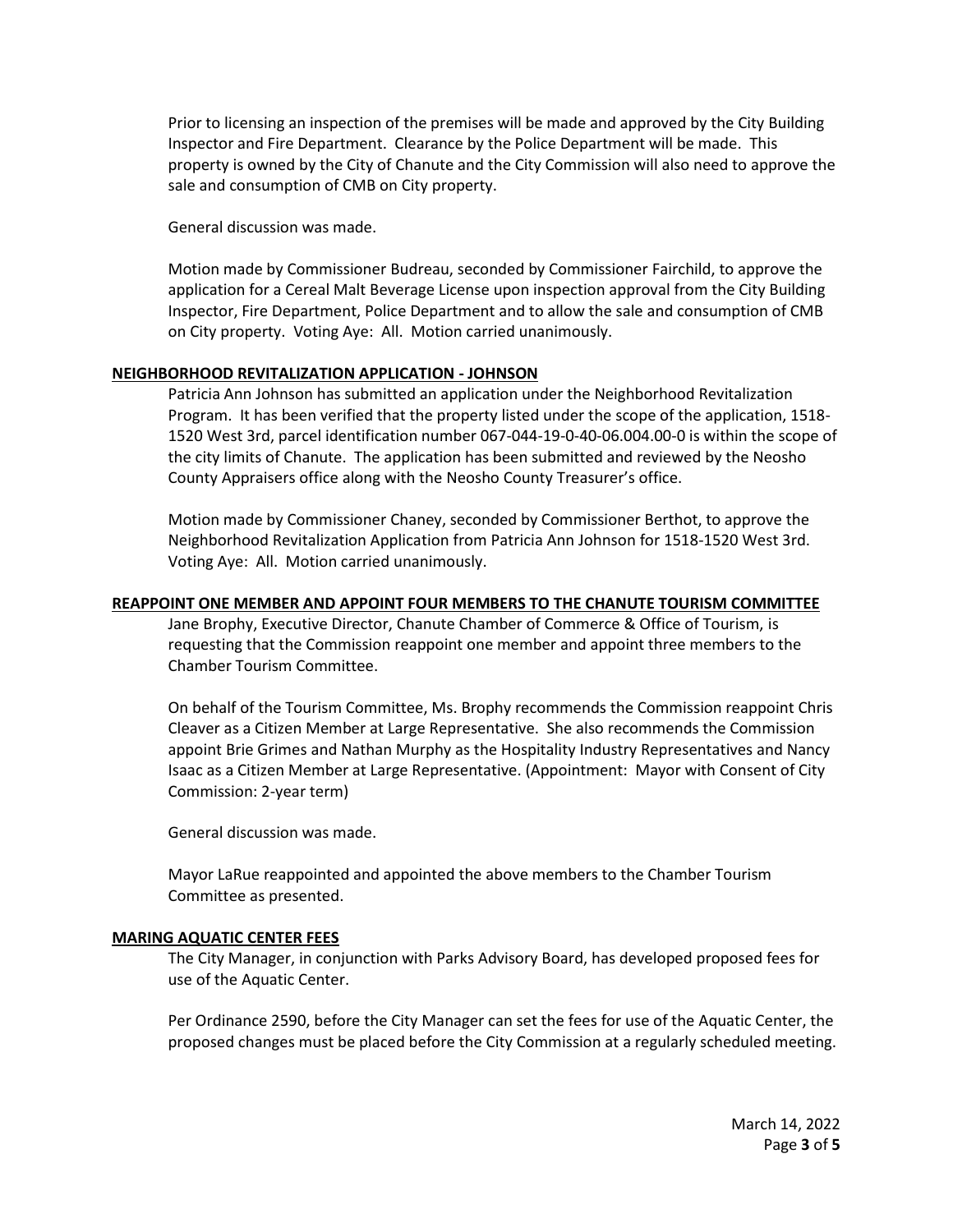General discussion was made. Comments were made by City Manager Todd Newman and City Attorney David Brake.

Commission consensus was to have the City Manager set the proposed fees for use of the Aquatic Center as follows:

| <b>Aquatic Center - 2022 Daily Admission Gate Fees</b> |          |
|--------------------------------------------------------|----------|
| Children - Ages 0 - 5                                  | FREE     |
| Ages 6 & Up                                            | \$2.00   |
| <b>Aquatic Center - 2022 Season Passes</b>             |          |
| Single Pass - Ages 6 & Up                              | \$65.00  |
| Family Pass - Up to 4 members                          | \$160.00 |
| After Hours Pool Parties (2 hours)                     | \$300.00 |

#### **STONE CREEK GOLF COURSE FEES**

The City Manager, in conjunction with Golf Course Superintendent Brad Waggoner and the Golf Course Advisory Committee, has developed proposed fees for use of the Golf Course.

Per Ordinance 2589, before the City Manager can set the fees for use of the Golf Course, the proposed changes must be placed before the City Commission at a regularly scheduled meeting.

General discussion was made.

Commission consensus was to have the City Manager set the proposed fees for use of the Golf Course as follows:

#### **Golf Course - 2022 Season**

| Green Fees - Weekday (M-TH) - 9 Holes                  | \$18.00  |
|--------------------------------------------------------|----------|
| Green Fees - Weekday (M-TH) - 18 Holes                 | \$22.00  |
| Green Fees - Weekend (F-Sun) - 9 Holes                 | \$23.00  |
| Green Fees - Weekend (F-Sun) - 18 Holes                | \$27.00  |
| Cart Rental Fee - 9 Holes (per person)                 | \$7.00   |
| Cart Rental Fee - 18 Holes (per person)                | \$13.00  |
| Trail Fee - All Day                                    | \$10.00  |
| Membership - Single                                    | \$500.00 |
| Membership - Couple                                    | \$650.00 |
| Membership - Family                                    | \$775.00 |
| Membership - Single - Weekday Only off course by 4 PM) | \$400.00 |
|                                                        |          |

# **COST SHARE PROGRAM AGREEMENT – 21ST & PLUMMER INTERSECTION PROJECT**

At their September 13, 2021 regular meeting the Chanute City Commission authorized City staff to move forward accordingly for repairs to the 21st and Plummer Intersection and preparing a Cost Share Application to assist with funding the project.

March 14, 2022 The City received notification from the Kansas Department of Transportation (KDOT) that the City of Chanute was selected to receive state funds and will be included in the KDOT's Fall 2021